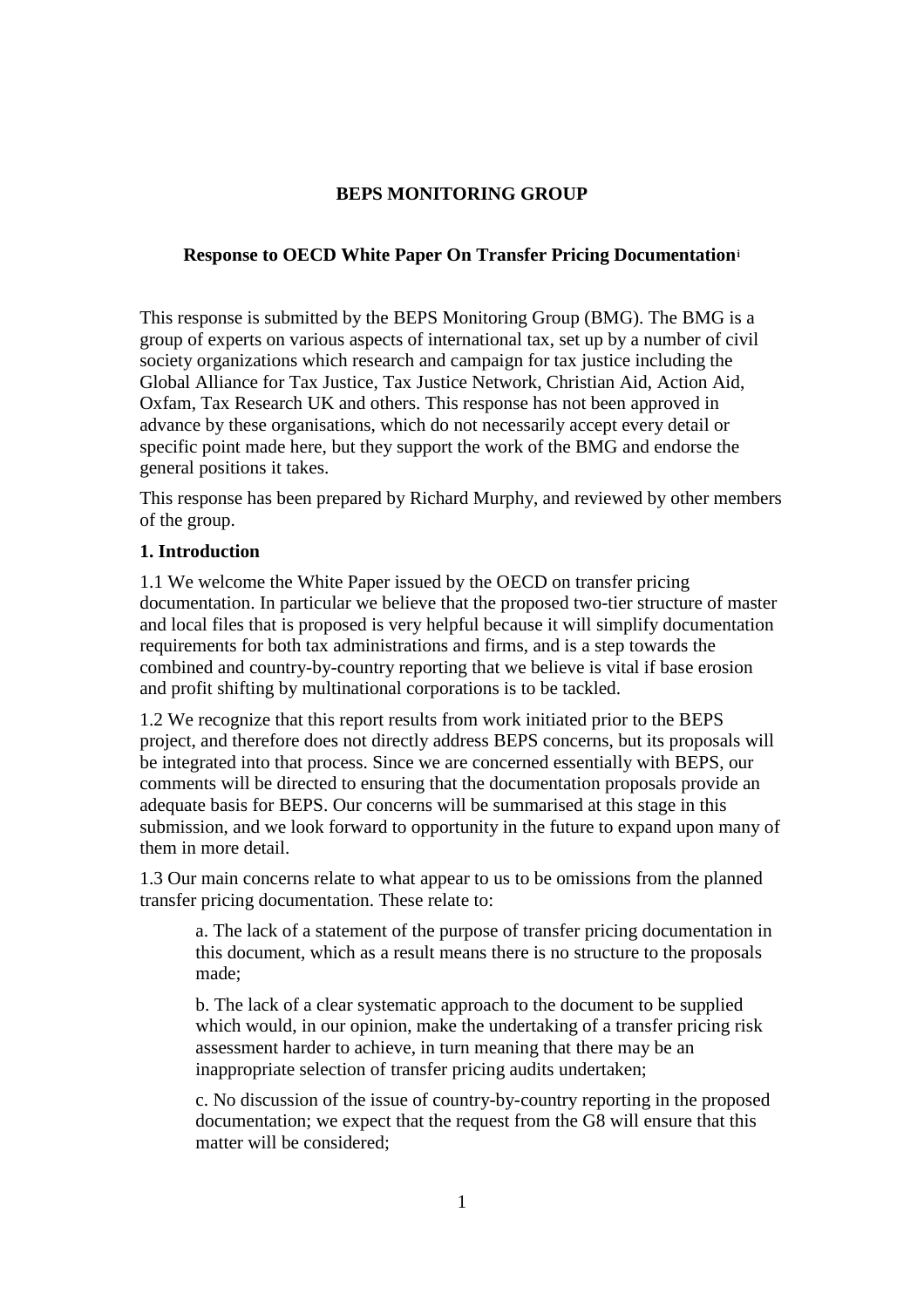d. The omission of a requirement to report data on the likely key drivers of profit allocation.

1.4 There are other issues of concern to us, but we have chosen to concentrate on these at present. That is because the issues on which we comment are those that will, we think, deliver the reform to the transfer pricing system and the engagement of companies with it that is at the heart of the OECD's current objectives whilst reforming that system to ensure that it meets the needs of  $21<sup>st</sup>$  century tax authorities. The clarity of thinking and necessary statement of purpose to achieve that goal are missing from the proposals made at present. We make these observations with the aim of addressing those deficiencies.

### **2. The purpose of transfer pricing documentation**

2.1 Transfer pricing documentation does not exist in a vacuum. It has a purpose, but as the consultation paper notes (para 15) this is rarely stated. This results in confusion and diversity of practice (paras 45 and 46). The consultation also, we think correctly, notes some cynicism (para 43) about the demand for transfer pricing documentation, giving rise to a less than fulsome commitment to the process by some companies. In our view, the reasons for transfer pricing documentation requirements should be explicitly stated in any resulting OECD publication that requires a transfer pricing master file if the necessary commitment to that requirement is to be secured.

2.2 In our opinion the statements as to purpose in the consultation document (paras 46 and 63) are self referencing and not persuasive: they describe a state of affairs and not reasons for the requirements. We consider that the purpose of transfer pricing documentation is not to demonstrate that the arm's length pricing approach has been properly documented. In our view its purpose should be to provide the necessary data and evidence to show that the firm has made an appropriate apportionment of its taxable profits between the various jurisdictions in which it operates. We consider that the proposed master file must include such a clear statement of its purpose in order to ensure that the process is properly understood.

#### **3. A systematised approach to transfer pricing risk**

3.1 If transfer pricing documentation exists to evidence that a multinational corporation has made an appropriate apportionment of its taxable profits between the various jurisdictions in which it operates then a systematised approach to its production and presentation is necessary.

3.2 In our opinion this risk assessment needs to be based on an approach that recognises that:

a. not all the profit of a company will be taxable, but some is;

b. the part of the profit of a company that is taxable is determined on the basis of taxable revenue less tax allowable costs and not on the basis of financial accounting profits;

c. there should be no transactions that are taxable and no costs that are deductible that are not recorded in the books and records of the company i.e. assuming tax evasion is not taking place the taxable transactions of the company are a sub-set of those total transactions of the company that result in its recorded profit or loss;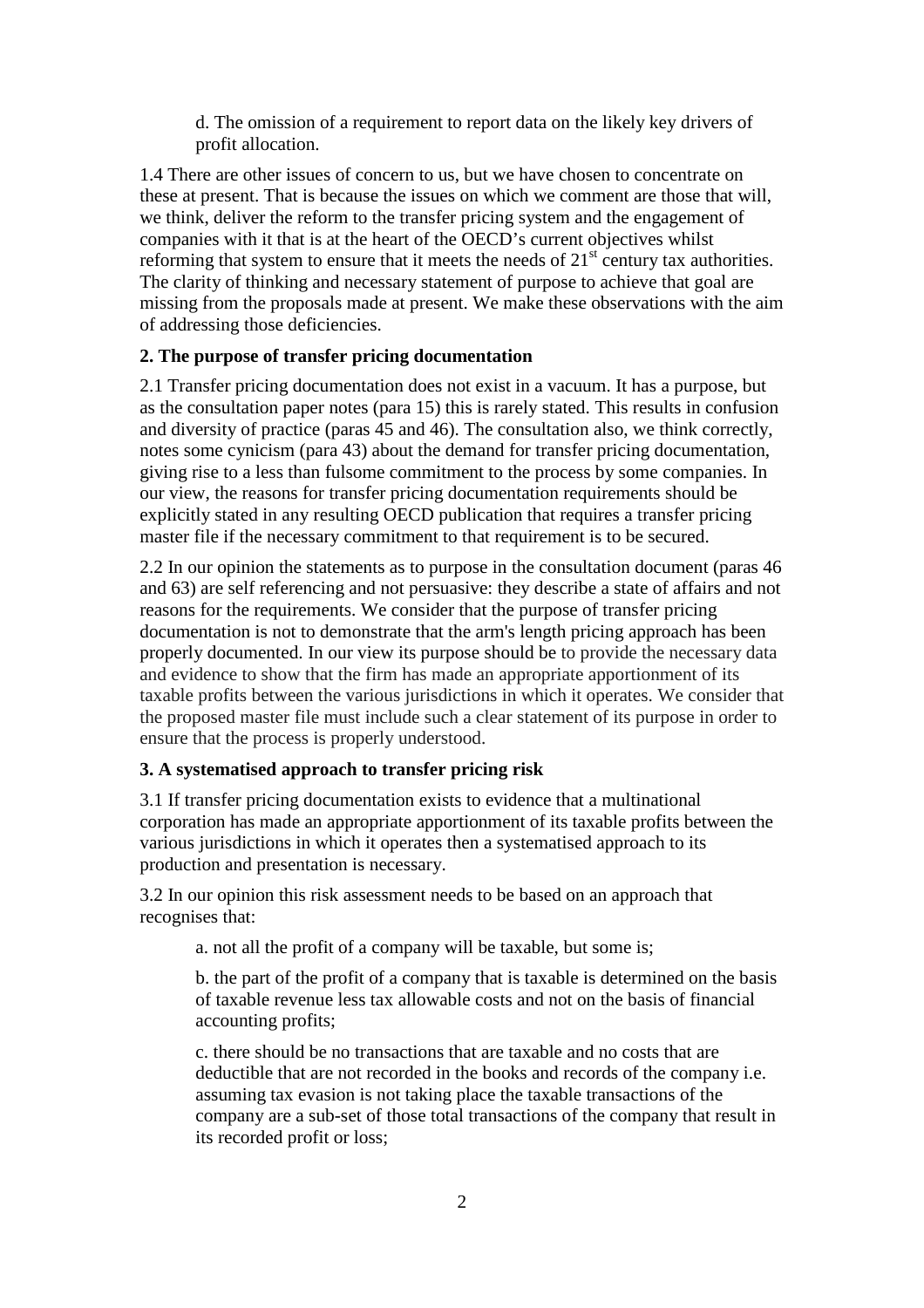d. Only some of that sub-set of transactions of concern for taxation will be of relevance for transfer pricing purposes:

- i. Some will not be taxable;<br>ii. Others will be solely dom
- ii. Others will be solely domestic and have no international implication;<br>iii. Some will be international but will be with third parties:
- Some will be international but will be with third parties;
- iv. Others will be intra-group and international but will be similar in nature to third party transactions undertaken by the same company making direct comparison possible for transfer pricing purposes;
- v. Some will be intra-group and international and there will be no direct group comparable transactions, but due to the nature of the transactions (e.g. because they are for readily identifiable tangible items for which comparisons can be found or are for services where market equivalents are available) the determination of transfer prices should be technically feasible, and where it is not the drivers of profit (see below) can be identified;
- vi. There will be another group of transactions (hopefully small in number, but not necessarily so) which are intra-group and international where the goods, or more likely, services supplied are intangible in nature, the location of the profit drivers giving rise to value within the transaction are hard to determine, comparable prices are hard to find because there is no third party equivalent market for the services in question and the contribution the payment makes to the overall profit arising is hard to assess. These are most likely to be transactions relating to finance, intangibles, derivatives and related transactions, management services and group reorganisations, although this list is not exhaustive.

3.3 In our opinion the transfer pricing documentation master file should record how these varying transactions needing transfer pricing assessment are identified within the systems of the multinational corporation. Where they differ, local procedures will also need to be reported in the local file.

3.4 We think it a statement of fact that no transfer pricing audit can be assured of delivering the right outcome if the sample population to be tested by it cannot be guaranteed to be complete. We are concerned that the approach suggested in the consultation document does not require the presentation of documentation that, in our opinion, achieves this result and suggest that this needs to be remedied.

3.5 It is our suggestion that any risk assessment tool for transfer pricing documentation should as a minimum be able to reliably:

a. identify taxable transactions as a sub-set of all transactions;

b. identify international transactions;

c. stratify those transactions as far as possible into risk categories as noted above;

d. indicate the location of likely profit drivers showing the appropriateness of the location of recording of relatively low risk transfer priced transactions;

e. provide the clearest possible indication of the location of all transactions, especially those likely to be subject to transfer pricing review;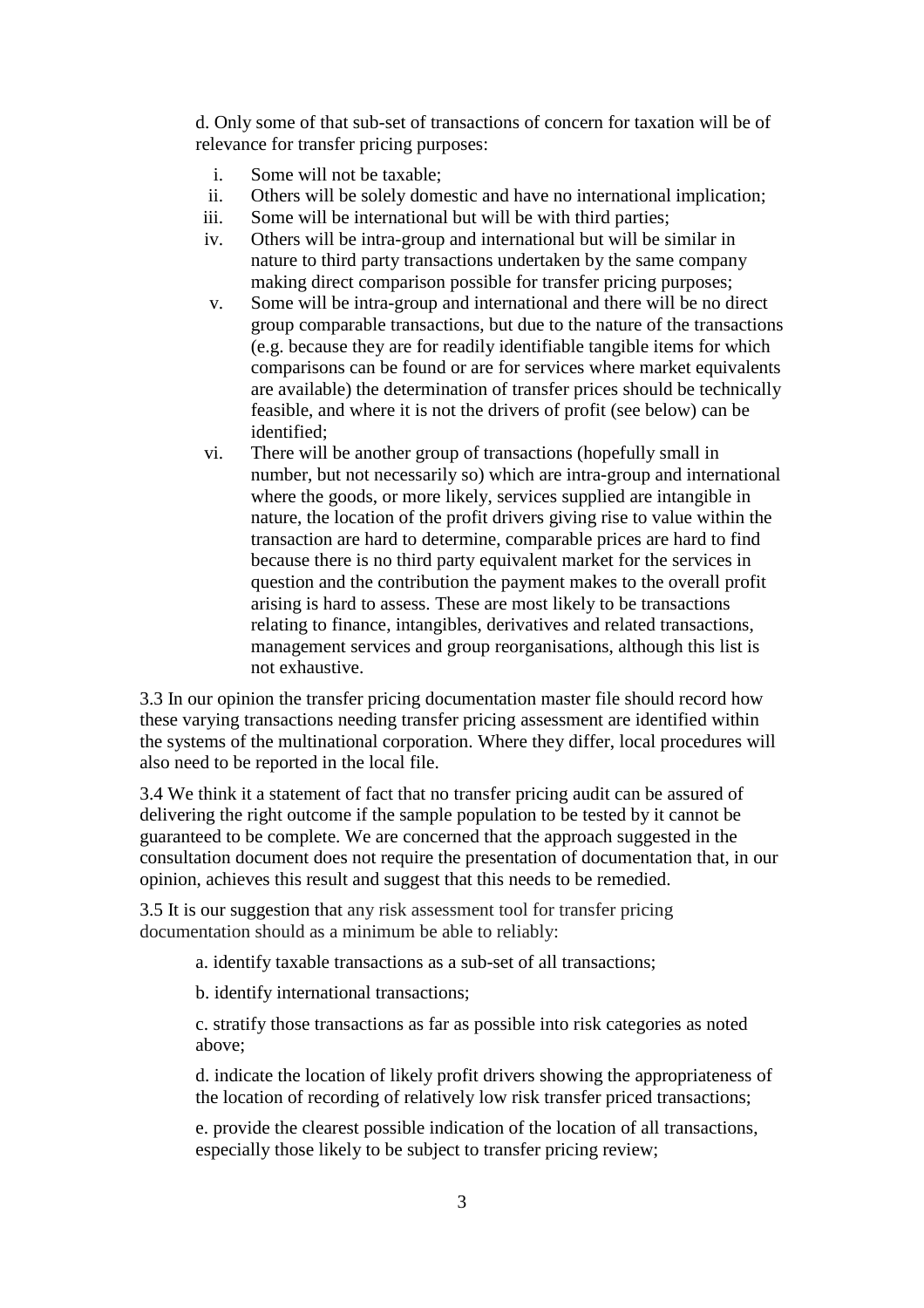f. give the clearest possible indication of the location of the net benefit (taxable profit) arising from taxable transactions;

g. Indicate the potential likely revenue impact of challenging any arrangement, but most especially those in high-risk categories.

3.6 Such systems documentation is an essential part of the internal control environment of any transnational corporation and is, for example required to fulfill the obligations of the Sarbanes Oxley Act, and so should be readily available for most firms. If the transfer pricing master file achieved this goal then we believe that:

a. transfer pricing risk assessment would be better understood by companies;

b. transfer pricing decision making by companies would improve;

c. transfer pricing risk could be better appraised by authorities at both group and local levels;

d. fewer transfer pricing audits would be required;

e. there would be cost and efficiency savings for all parties.

#### **4. Transfer pricing and country-by-country reporting**

4.1 The White Paper makes only a very limited range of references to country-bycountry reporting in the proposed master file documentation that the White Paper proposes. Such documentation has been requested by the G8, and it would seem that this file is the ideal place for it.

4.2 We note, and welcome the fact that the proposed master file documentation includes a request that the consolidated accounts of the multinational corporation should be made available to all tax authorities that engage with its subsidiaries. We do, however, stress that those accounts, prepared for financial reporting, are of only limited value for tax risk assessment purposes and are of even more limited use for transfer pricing risk assessment. Indeed, the International Accounting Standards Board, which publishes the most widely accepted accounting principles in the world (International Financial Reporting Standards) has itself said that the finan[ci](#page-7-1)al statements created using its standards are not suitable for tax authority use<sup>ii</sup>.

4.3 Some of the obvious deficiencies of consolidated financial accounts for tax purposes are:

a. they do not necessarily included all the companies that make up a group for tax purposes;

b. they do not disclose all the companies that are consolidated, or where they are, or what they do;

c. they purposely exclude from consideration and view all intra-group transactions – which are precisely those that create transfer pricing risk;

d. they do not provide segment data that provides any useful indication of the location of transactions for tax purposes;

e. they do not necessarily reflect the transactions undertaken in the underlying accounts disclosed to the individual tax authorities dealing with the affairs of the individual companies that make up the group entity. That is because of the impact of what are called group consolidation journals that remove from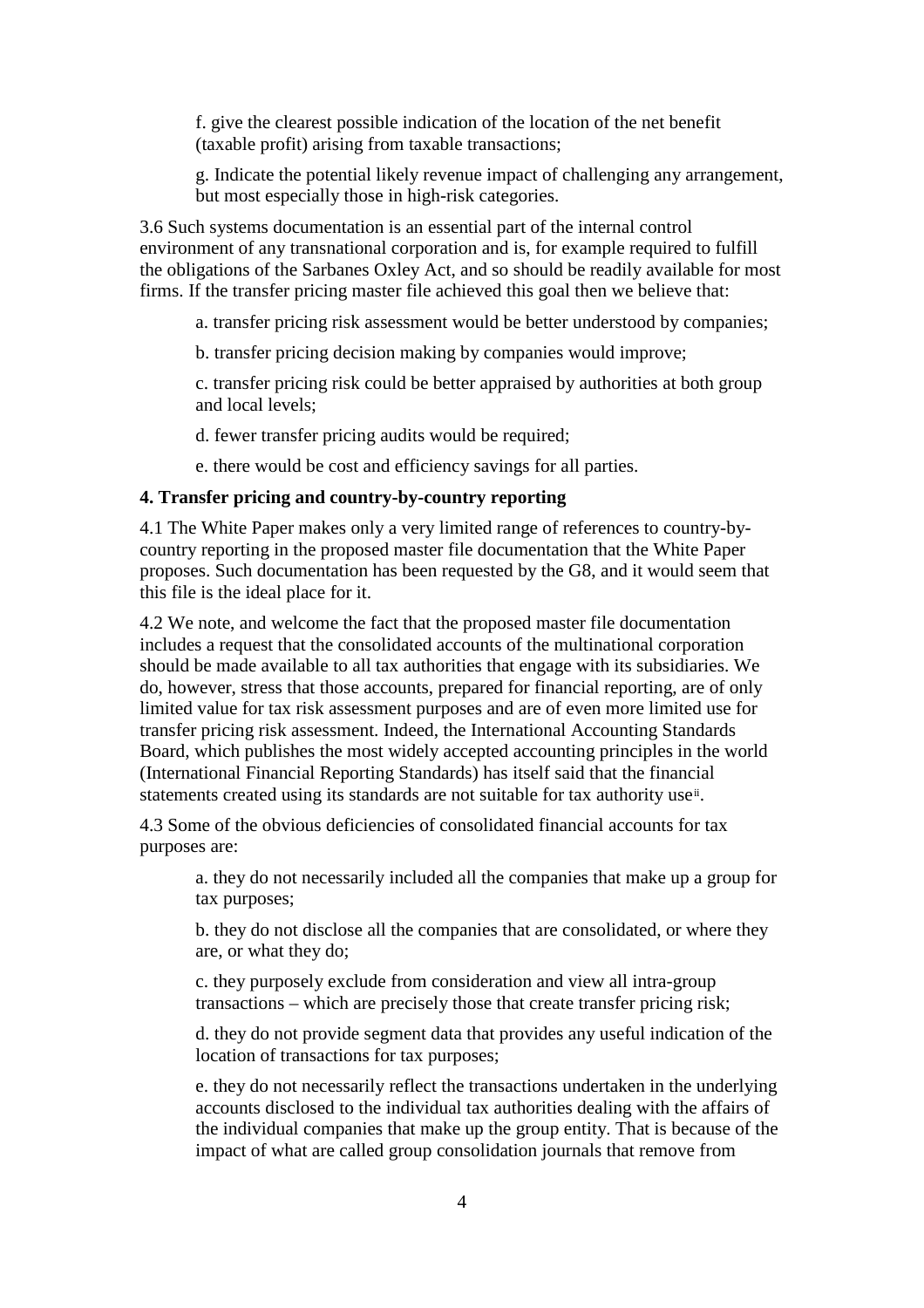account, without it being apparent, those intra-group profits arising, for example, from different accounting standards being used in different group companies that are precisely the type of transaction about which tax authorities require information.

4.3 It is for these and other r[eas](#page-7-2)ons that civil society has created the concept of country-by-country reportingiii. Whilst it is common to represent that country-bycountry reporting relates solely to the reporting of tax payments to government, that is not, and never has been, the case. **Country-by-country reporting would require disclosure of the following information by each Transnational Corporation (TNC) in its annual financial statements:**

a. the name of each country in which it operates; a country for these purposes being defined as any jurisdiction in which it has a business presence;

b. the names of all its companies trading in each country in which it operates;

c. what its financial performance is in every country in which it operates, without exception, including:

(i) its sales, both third party and with other group companies;

(ii) its hedging transactions, both third party and intra-group;

(iii) purchases, split between third parties and intra-group transactions;

(iv) labour costs and employee numbers;

(v) financing costs split between those paid to third parties and to other group members;

(vi) its pre-tax profit;

(vii) the tax charge included in its accounts for the country in question split as noted in more detail below;

(viii) details of the cost and net book value of its physical fixed assets located in each country including the cost of all investments (including those relating to exploration) made in assets related to extractive industries activity by location and the proceeds of sale from disposals of such assets by location;

(ix) details of gross and net assets in total for each country in which the entity operates.

Note that if sales data on source and destination bases for a jurisdiction are more than 10% different both must be disclosed on both bases for both third parties and intra-group transactions.

4.4 Tax information would need to be analysed by country in more depth requiring disclosure of the following for each country in which the corporation operates:

a. the tax charge for the year split between current and deferred tax;

b. the actual tax payments made to the government of the country in the period;

c. the liabilities (and assets, if relevant) owing for tax and equivalent charges at the beginning and end of each accounting period;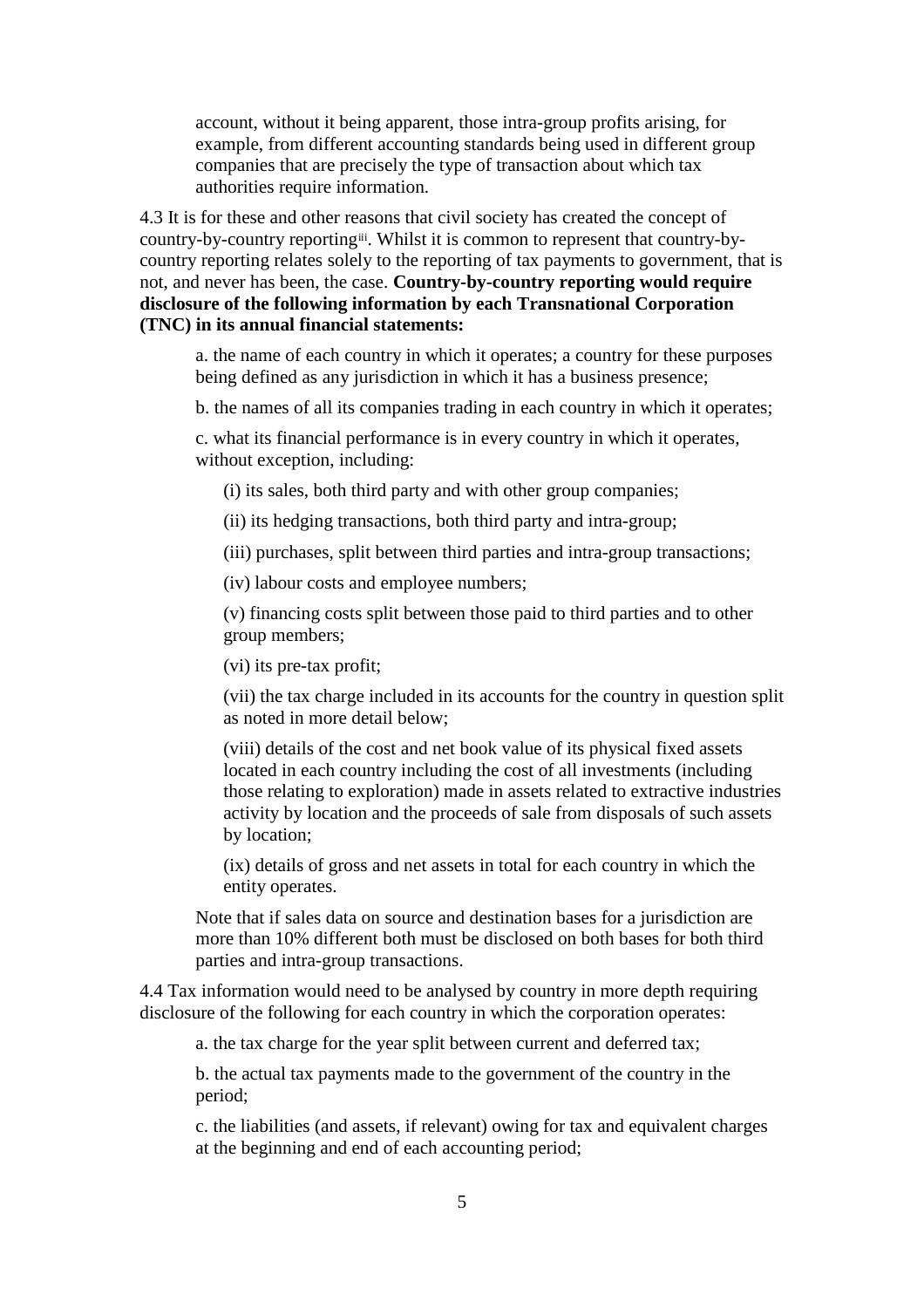d. deferred taxation liabilities for the country at the start and close of each accounting period;

e. cumulative disclosure on a year by year and country-by-country basis of:

(i) provisions made for taxes from the time that country-by-country reporting commenced;

(ii) total tax payments made from the time that country-by-country reporting commenced.

f. separate accounting, distinct from the turnover category, for all futures, derivative and forward contract sales with separate disclosure of purchases of similar financial instruments being disclosed with netting off not allowed;

4.5 There should be additional requirements for companies operating in the extractive industries.

4.6 This form of country-by-country reporting has been designed for public disclosure to ensure that global companies could be held to account locally in each jurisdiction in which they operate. This, of course, would be information that, as a result would be invaluable to each and every tax authority in which a TNC operates and as such we recommend that a requirement for this data, which reconciles with the audited group consolidated accounts, be made a requirement of transfer pricing documentation master files irrespective of whether it is made available on public record or not.

4.7 We emphasis that the information that this form of accounting would supply would be as follows:

a. a full summary of the group's composition;

b. a full summary of all intra-group trading by the group split between:

(i) sales on both a source and origin basis;

(ii) hedging and derivatives;

- (iii) cost of sales;
- (iv) financing
- c. a world wide labour force break down by head count and cost

d. profits and tax paid by location, as well as tax deferral by location so that the impact of tax planning between states is made clearer;

e. the location of assets

f. payments for intangibles.

4.8 In our opinion this data is essential for the identification of transfer pricing risk noted in section 9, above and would give rise to considerable savings in the preparation of other documentation and in audit time expended as a result.

4.9 However, that being noted, and as the International Accounting Standards Board has said (and as the Federal Accounting Standards Board and others would no doubt agree) financial statements are not prepared for tax purposes; hence, if transfer pricing risk is to be properly appraised then the above country-by-country reporting information must be modified for taxation purposes.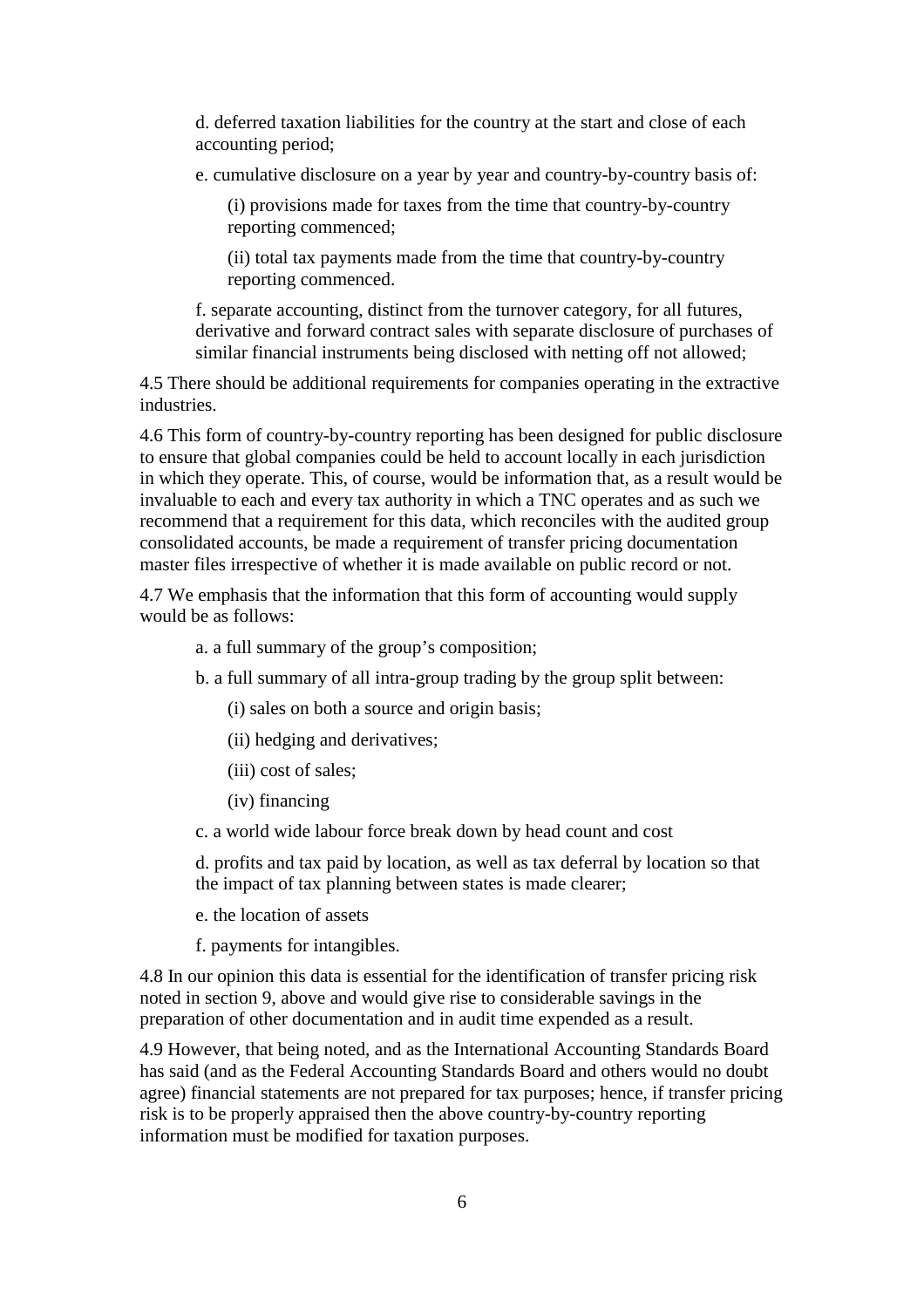4.10 This is not the place to discuss the detail of those modifications required to country-by-country reporting to fully equip it as an essential risk assessment tool in the form of combined reporting that we consider an essential part of transfer pricing documentation, but we do at this juncture suggest that any modification will:

a. identify non-taxable transactions by jurisdiction to facilitate reconciliation of accounting and taxable profit;

b. identify high-risk transfer pricing transactions in addition to those required for public disclosure noted above. These would include all payments for intangibles, management fees and transactions related to group reorganisations;

c. identify capital allowance claims in place of depreciation.

4.11 We stress that this list is not exhaustive at this stage. What we do, however, very strongly believe is that a template to reflect such data, and its reconciliation with country-by-country reporting prepared on the basis of the firm's financial statements, is an essential part of any transfer pricing documentation and we look forward to further opportunity to comment on the development of such an approach.

## **5. Identification of the key drivers affecting profit allocation**

5.1 Arm's length pricing is just one method of ensuring that a multinational corporation has made an appropriate apportionment of its taxable profits between the various states in which it operates. There are, [of](#page-7-3) course, others available and as members of the BMG have argued previouslyiv:

*Consolidated accounts are also necessary to apply the 'profit-split' method, which is already allowed within the current OECD guidelines. Under this method, the total profits of a MNC are allocated to different jurisdictions according to so-called 'allocation keys' – clear and concrete criteria defined on a case-by-case basis by the parties concerned.*

5.2 We are surprised by the lack of attention given in the proposed transfer pricing documentation files to these 'allocation keys' or 'drivers of business profit' as they appear to be called in the consultation document. Given that they are commonly referred to in transfer pricing this appears to use to be a material omission.

5.3 In practice, we think those key drivers are, inevitably, linked to the location of any enterprise's:

a. customers;

 $\overline{a}$ 

- b. labour force;
- c. physical facilities.

5.4 The information that we have suggested should be supplied by country-by-country reporting, as modified for taxation purposes, is specifically designed to meet this need for information on the drivers of profit within the business ad provides an additional resource, as a result, for transfer pricing purposes when this cannot be undertaken on an arm's length pricing basis.

<sup>&</sup>lt;sup>i</sup> [http://www.oecd.org/ctp/transfer-pricing/white-paper-transfer-pricing](http://www.oecd.org/ctp/transfer-pricing/white-paper-transfer-pricing-documentation.pdf)[documentation.pdf](http://www.oecd.org/ctp/transfer-pricing/white-paper-transfer-pricing-documentation.pdf)